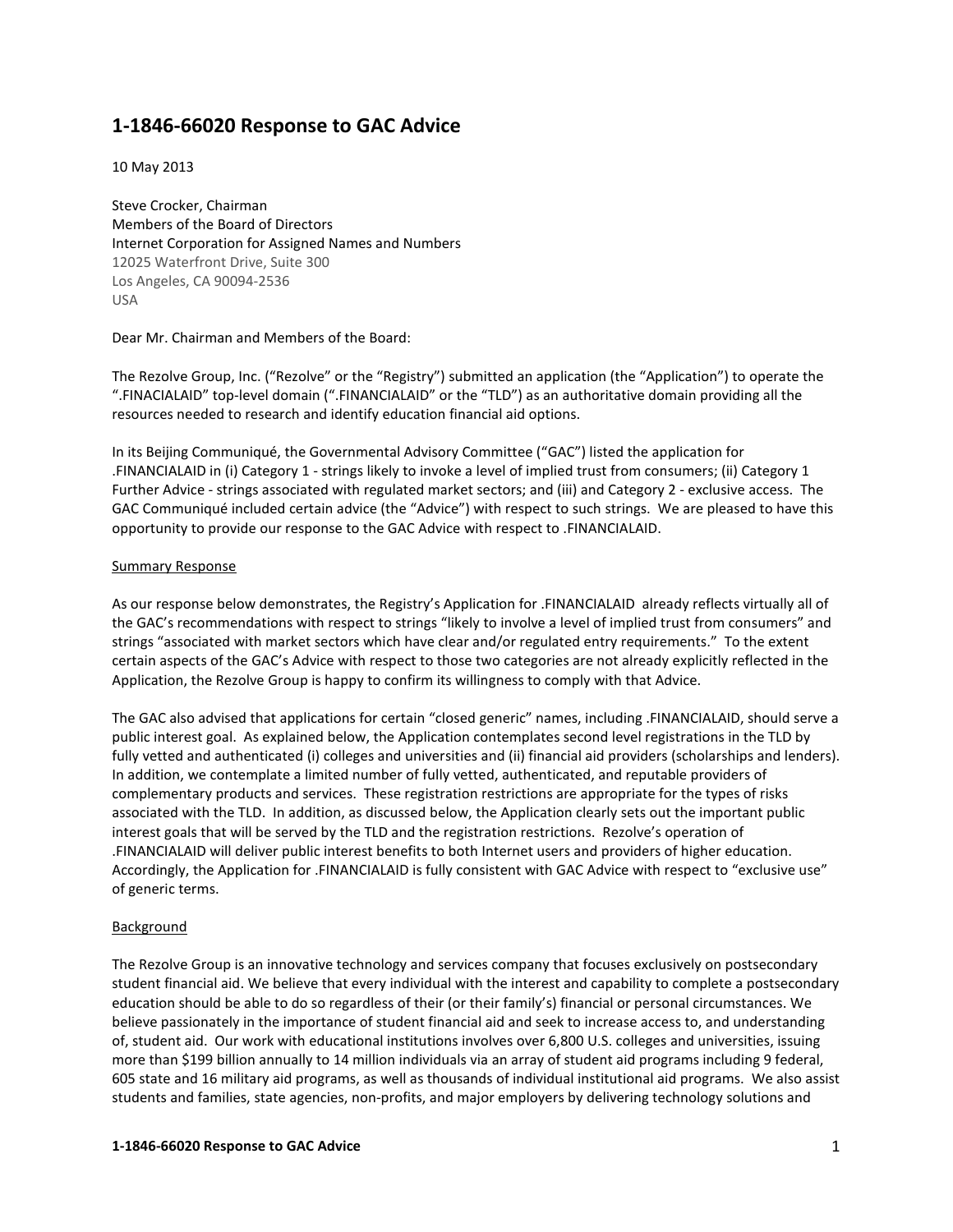high-quality, personalized services to streamline the process of issuing, estimating, advising, and applying for student financial aid and the associated challenge of understanding how to pay for college.

We serve students from around the world, as well as universities throughout the world. More than 750,000 foreign students were enrolled in American colleges and universities in the 2011-2012 academic year. We also serve U.S. students who seek to study abroad, many of whom use U.S. sourced tuition assistance to attend Australian institutions. While our institutional services are currently focused on U.S.-based colleges and universities, we would expect the domain to serve other countries and other areas of financial aid as the need and opportunity grows, and could well include the student financial assistance programs that are operated in countries throughout the world. http://www.usatoday.com/story/news/nation/2012/11/12/record-number-ofinternational-students-enrolled-in-colleges/1698531/.

#### GAC GENERAL ADVICE

The GAC Advice calls on all registry operators to take a number of steps to enhance WHOIS accuracy, mitigate malicious and abusive registrant conduct, and ensure accountability. As Table 1 below demonstrates, our application for .FINANCIALAID is directly and fully responsive to each of these recommendations.

| TABLE 1. COMPLIANCE WITH GAC "GENERAL ADVICE" |  |  |
|-----------------------------------------------|--|--|
|                                               |  |  |

| <b>GAC Recommendation</b>                                                                                 | .FINANCIALAID Response                                                                                                                                                                                                                                                                                                                                                                                                                                                       |
|-----------------------------------------------------------------------------------------------------------|------------------------------------------------------------------------------------------------------------------------------------------------------------------------------------------------------------------------------------------------------------------------------------------------------------------------------------------------------------------------------------------------------------------------------------------------------------------------------|
| <b>Statistically Significant WHOIS</b><br><b>Accuracy Check</b>                                           | The Registry will conduct a manual review of a random sample of WHOIS data at<br>least twice a year to identify prima facie evidence of inaccuracy, notify registrars of<br>any identified inaccuracies, and in appropriate cases suspend registrations until the<br>information is corrected. Application Section 28.4.                                                                                                                                                     |
| Prohibit Malicious/Illegal<br><b>Activity and Conduct Technical</b><br>Review of Registrant<br>Compliance | The .FINANCIALAID Acceptable Use Policy will prohibit phishing, pharming,<br>malware distribution, fast-flux hosting, botnetting, hacking and other illegal<br>conduct, and the registry will reserve the right to use computer forensics and<br>information security technology to enforce those policies. Application Section<br>28.2.1.                                                                                                                                   |
| Prohibit Violation of<br><b>Intellectual Property Rights</b>                                              | The Acceptable Use Policy will prohibit registration and use of registrations in the<br>.FINANCIALAID TLD in violation of third party intellectual property rights.                                                                                                                                                                                                                                                                                                          |
| <b>Registry-Provided Complaints</b><br>Mechanism                                                          | The Registry will publish on its website a single abuse point of contact to receive<br>and respond to complaints about malicious and abusive conduct. Once a complaint<br>is received and verified, the Registry will notify the sponsoring registrar and give it<br>12 hours to investigate the activity and either take suspend or delete the domain<br>name or provide a compelling argument to the Registry to keep the name in the<br>zone. Application Section 28.2.2. |
| <b>Meaningful Consequences</b>                                                                            | The Registry's Acceptable Use Policy enables us to quickly lock, cancel, transfer or<br>take ownership of any .FINANCIALAID domain name, either temporarily or                                                                                                                                                                                                                                                                                                               |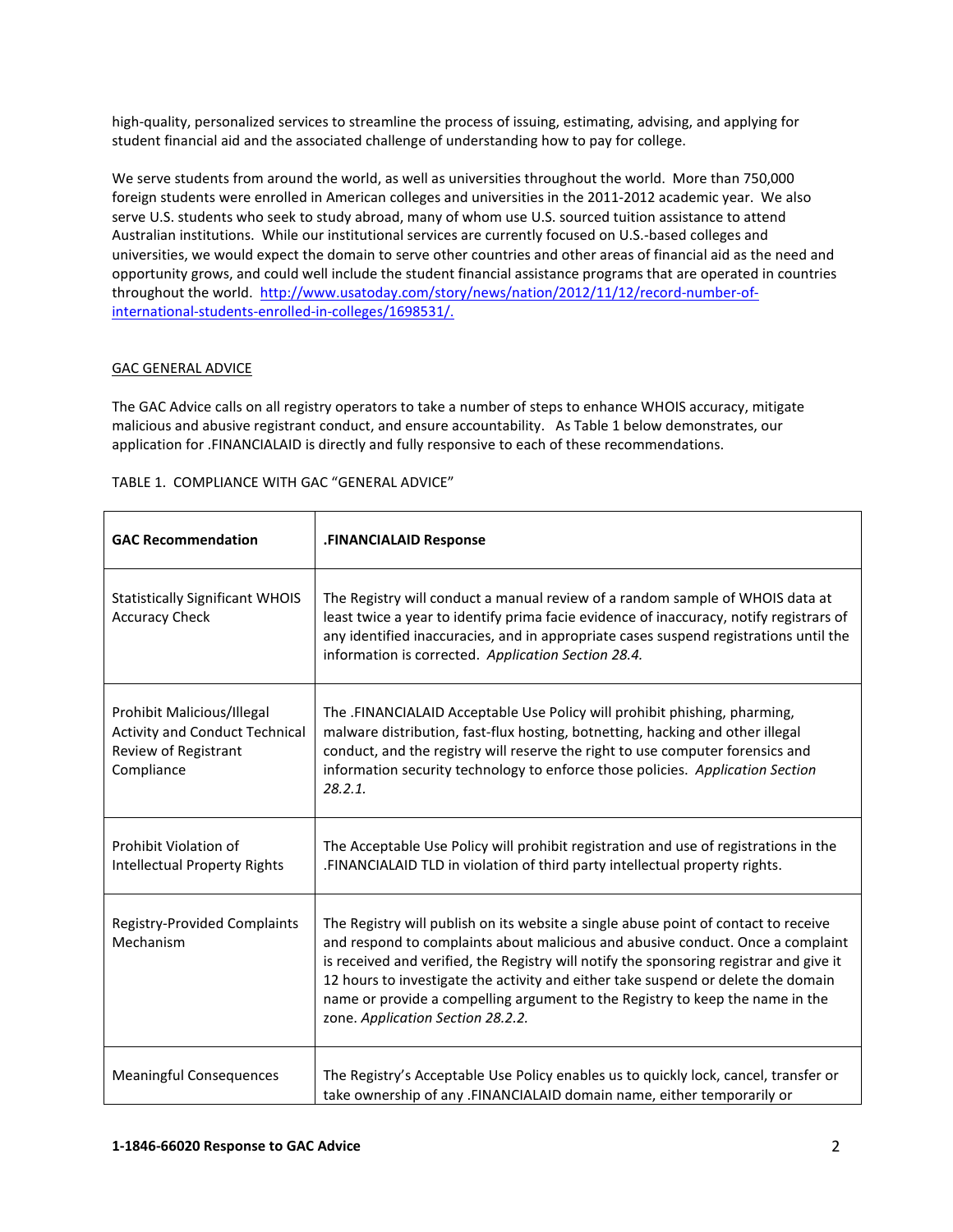|                              | permanently, if the domain name is being used in a manner that appears to<br>threaten the stability, integrity or security of the Registry, or any of its registrar<br>partners and/or that may put the safety and security of any registrant or user at<br>risk. The process also allows the Registry to take preventive measures to avoid any<br>such criminal or security threats. Application Section 28.2.1                                                                                                                                                                                                          |
|------------------------------|---------------------------------------------------------------------------------------------------------------------------------------------------------------------------------------------------------------------------------------------------------------------------------------------------------------------------------------------------------------------------------------------------------------------------------------------------------------------------------------------------------------------------------------------------------------------------------------------------------------------------|
|                              | The Acceptable Use Policy may be triggered through a variety of channels, including<br>private complaint, public alert, government or enforcement agency outreach, and<br>the on-going Registry monitoring. In all cases, the Registry or its designees will alert<br>THE Registry's registrar partners about any identified threats, and will work closely<br>with them to bring offending sites into compliance. Application Section 28.2.1<br>If a registrar does not take the requested action (i.e., is unresponsive to the request<br>or refuses to take action), the Registry will place the domain on ServerHold. |
|                              | Application Section 28.2.2.                                                                                                                                                                                                                                                                                                                                                                                                                                                                                                                                                                                               |
| Auditable Compliance Records | The Registry agrees to maintain auditable records with respect to these obligations.                                                                                                                                                                                                                                                                                                                                                                                                                                                                                                                                      |

## GAC Category 1 Advice

The GAC Advice provides additional recommendations regarding strings "likely to invoke a level of implied trust from consumers, and carry higher levels of risk associated with consumer harm. " The GAC Advice identifies a "non exhaustive" list of several hundred strings, including .FINANCIALAID. As Table 2., below, demonstrates, the .FINANCIAL AID application is fully responsive to each of these recommendations.

### TABLE 2. COMPLIANCE WITH GAC "CATEGORY 1 ADVICE"

| <b>GAC RECOMMENDATION</b>                                                                                   | <b>FINANCIALAID RESPONSE</b>                                                                                                                                                                                                                                                                                                                                                                                                                                                                                                                                                                                             |  |
|-------------------------------------------------------------------------------------------------------------|--------------------------------------------------------------------------------------------------------------------------------------------------------------------------------------------------------------------------------------------------------------------------------------------------------------------------------------------------------------------------------------------------------------------------------------------------------------------------------------------------------------------------------------------------------------------------------------------------------------------------|--|
| Acceptable Use Policy Requiring<br>Compliance With Applicable Law,<br>e.g., Data and Consumer<br>Protection | Rezolve Group will monitor the privacy standards of all sites in this domain to<br>ensure that best practices for privacy protection standards are met. Third-<br>party registration of second-level names in the .FINANCIALAID TLD will be<br>limited to (i) fully vetted and accredited colleges, universities, and other<br>educational institutions; (ii) fully vetted product and service providers; and (iii)<br>fully vetted                                                                                                                                                                                      |  |
|                                                                                                             | The privacy policy http://www.mymilitaryaid.com/privacy.html is generally<br>representative of the privacy policies on the websites that Rezolve Group, Inc.<br>currently maintains. Our privacy policies may be updated from time to time in<br>order to accommodate changes in the law, changes in our business,<br>requirements of the marketplace, and evolving customer orientation. Such<br>updates could have the effect of either narrowing the scope of the policy or<br>broadening it, depending on prevailing circumstances. We will consider this<br>as the standard requirement for all sites on the domain |  |
| Require Registrars to Make<br>Registrants Aware of Acceptable                                               | All registrants will be fully vetted by the Resolve Group and made aware of<br>our Acceptable Use Policy at or before registration.                                                                                                                                                                                                                                                                                                                                                                                                                                                                                      |  |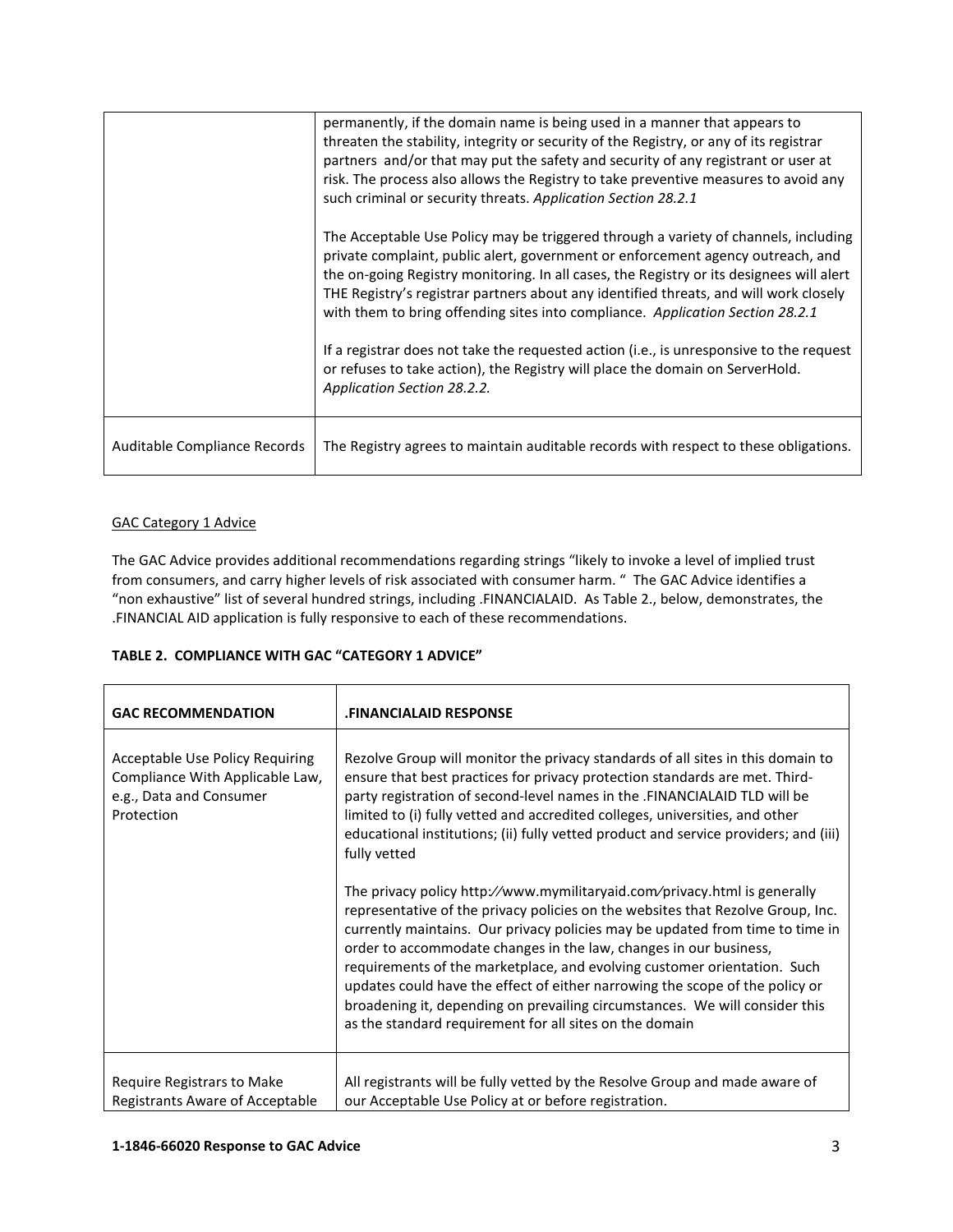| Use Policy at Time of Registration                                                                                      |                                                                                                                                                                                                                                                                                                                                                                                                                                                                                                                                                                                                                                                                                                                                                                                                                                                                                                                                               |
|-------------------------------------------------------------------------------------------------------------------------|-----------------------------------------------------------------------------------------------------------------------------------------------------------------------------------------------------------------------------------------------------------------------------------------------------------------------------------------------------------------------------------------------------------------------------------------------------------------------------------------------------------------------------------------------------------------------------------------------------------------------------------------------------------------------------------------------------------------------------------------------------------------------------------------------------------------------------------------------------------------------------------------------------------------------------------------------|
| <b>Require Appropriate Security</b><br>Practices for Registrant Collection<br>of Sensitive Health and Financial<br>Data | The Rezolve Group, Inc. and our back-end operator, Neustar recognize the<br>vital need to secure the systems and the integrity of the data in commercial<br>solutions. The .FINANCIALAID registry solution will leverage industry-best<br>security practices including the consideration of physical, network, server, and<br>application elements. Neustar's approach to information security starts with<br>comprehensive information security policies. These are based on the industry<br>best practices for security including SANS (SysAdmin, Audit, Network,<br>Security) Institute, NIST (National Institute of Standards and Technology), and<br>CIS (Center for Internet Security). Neustar's information security team reviews<br>policies annually. Application Section 30(a) describes the security<br>requirements that will apply to Registry Data.                                                                            |
|                                                                                                                         | Rezolve treats web site security just as seriously as a financial institution and<br>has implemented a defense-in-depth security model utilizing industry best<br>practices. We have state-of the art monitoring, prevention, and active<br>response systems to guard against external and internal attacks as well as<br>24x7 monitoring of all data in motion. Additionally, MacAfee Secure performs<br>exhaustive, daily penetration tests on our systems. We maintain their highest<br>level of certification as well as being fully PCI certified. With these high data<br>security standards, users will have the confidence not only to trust the<br>content provided on this domain but also to provide information when<br>necessary. All registrants will be required to comply with these best<br>practices. Application Section 18(b)5                                                                                            |
| Relationship with Regulatory,<br>Self-Regulatory Bodies and<br>Strategy to Mitigate Risk of<br>Fraud/Illegal Activities | One of the reasons for which Neustar was selected to serve as the back-end<br>registry services provider by .FINANCIALAID is Neustar's extensive experience<br>with its industry-leading abusive domain name and malicious monitoring<br>program and its close working relationship with a number of law enforcement<br>agencies, both in the United States and internationally. For example, in the<br>United States, Neustar is in constant communication with the Federal Bureau<br>of Investigation, US CERT, Homeland Security, the Food and Drug<br>Administration, and the National Center for Missing and Exploited Children.<br>Neustar is also a participant in a number of industry groups aimed at sharing                                                                                                                                                                                                                        |
|                                                                                                                         | information amongst key industry players about the abusive registration and<br>use of domain names. These groups include the Anti-Phishing Working Group<br>and the Registration Infrastructure Safety Group (where Neustar served for<br>several years as on the Board of Directors). Through these organizations and<br>others, Neustar shares information with other registries, registrars, ccTLDs,<br>law enforcement, security professionals, etc. not only on abusive domain<br>name registrations within its own TLDs, but also provides information<br>uncovered with respect to domain names in other registries' TLDs. Neustar<br>has often found that rarely are abuses found only in the TLDs for which it<br>manages, but also within other TLDs, such as .com and .info. Neustar routinely<br>provides this information to the other registries so that it can take the<br>appropriate action. Application Section 28.2.3.3.1. |
| Collect Registrant Single Point of                                                                                      | The Rezolve Group agrees to require registrants to provide a single point of                                                                                                                                                                                                                                                                                                                                                                                                                                                                                                                                                                                                                                                                                                                                                                                                                                                                  |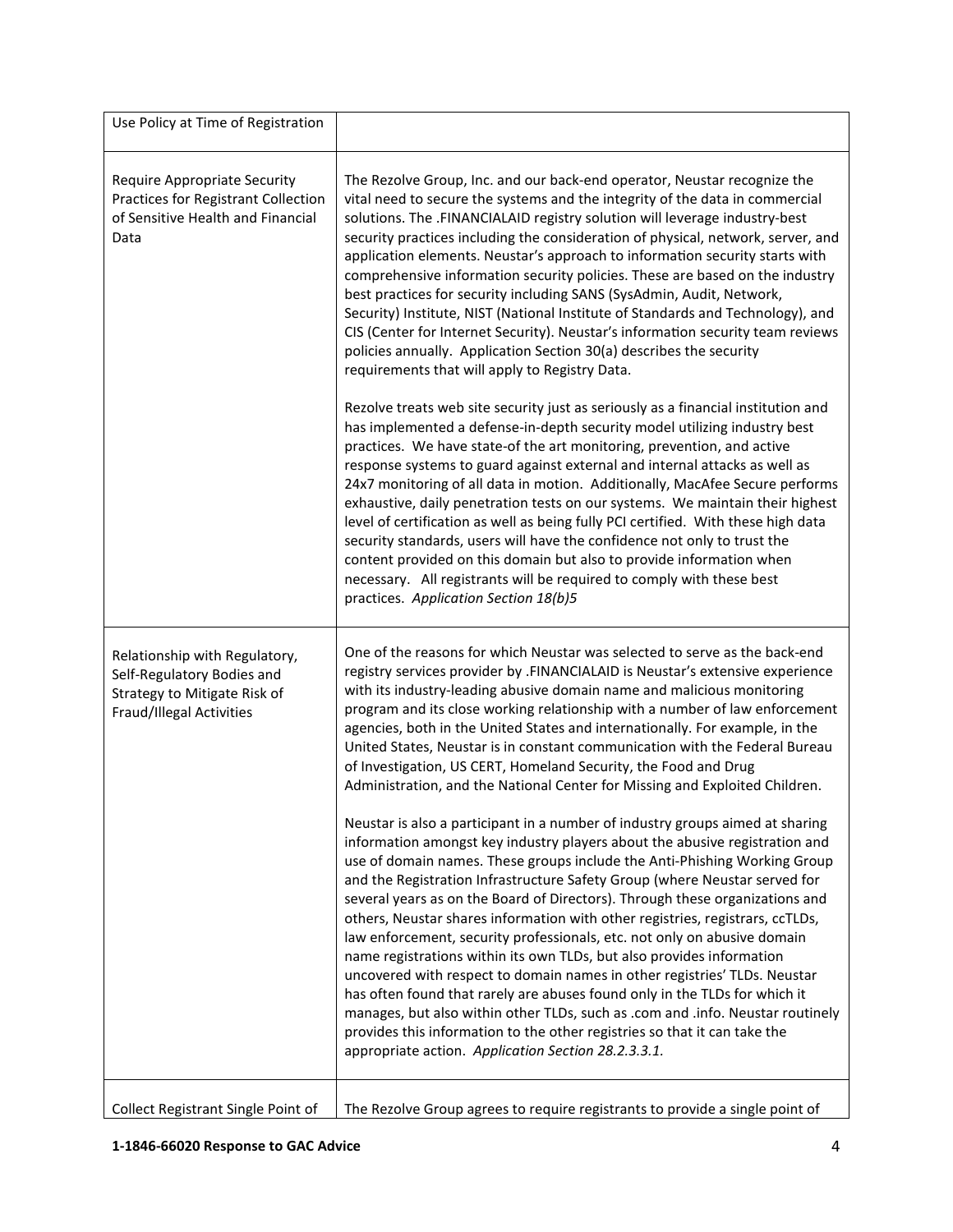| Contact | contact for responding to complaints. |
|---------|---------------------------------------|
|         |                                       |

#### GAC Category 2 Advice – Exclusive Access

The GAC Advice posits a "general rule" that the gTLD domain name space should be operated in an open manner and that the exclusive use of "strings representing generic terms" should serve a public interest goal. The GAC concedes, however, that registration restrictions may be appropriate for strings mentioned in Category 1, including .FINANCIALAID, where such restrictions are appropriate for the types of risks associated with the TLD.

#### Rezolve Response:

As we have previously explained in our attached response to an Early Warning by the Australian Communications and Media Authority (ACMA):

- "Financial Aid" is one of many phrases used to describe the industry, and does not preclude robust competition among companies across TLD.
- Operation of the TLD as proposed is fully consistent with competition law principles. Indeed, precluding the closed use of generic strings such as .FINANCIALAID will constrain competition by eliminating an important vehicle for competition.
- Rezolve has a legitimate interest in the ".FINANCIALAID" string.
- Our application to operate .FINANCIALAID is fully consistent with ICANN's new gTLD policy, which was the product of a multi-year policy development process.

These points are explained below and in our response to ACMA.

#### The .FINANCIALAID Mission - Delivering Value to Schools and Students – Serves Important Public Interest Goals.

Today's college applicants must sift through a barrage of information available online to understand the financial aid process, distinguish among the variety of programs available, identify relevant deadlines, and apply for financial aid. This information is complex, not uniformly reliable, and presented in a variety of formats that make comparisons difficult. In addition, application deadlines vary by school and by program. Our proposal for .FINANCIALAID contemplates the creation of an innovative web space that provides accurate, consistent and upto-date information surrounding the student financial aid process. To that end, we propose to provide second level registrations and content creation and delivery tools to colleges and universities to distribute their financial aid information via the .FINANCIALAID platform. For example, a school could create and maintain pages that give an overview of financial aid including detailed information about specific school deadlines, policies, procedures or guidelines. These school-maintained pages would flow seamlessly with the third party products and services we provide to educational institutions, students, and families including, for example, our Net Price Calculator.

Based on more than twenty years of experience in this field, we are convinced that the .FINANCIALAID TLD will deliver tremendous benefit to both Internet users and colleges. Internet users would benefit from clear, authoritative information, research tools to understand what information is relevant to their unique situation, and an intuitive "apples to apples" process of understanding and contrasting financial aid across the different institutions. Colleges and universities would benefit from access to "school.FINANCIALAID" second level registration and the technology to deliver more standardized content organization and intuitive experience for current and prospective students.

The Proposed Registration Restrictions are Appropriate for the Risks Identified by the GAC.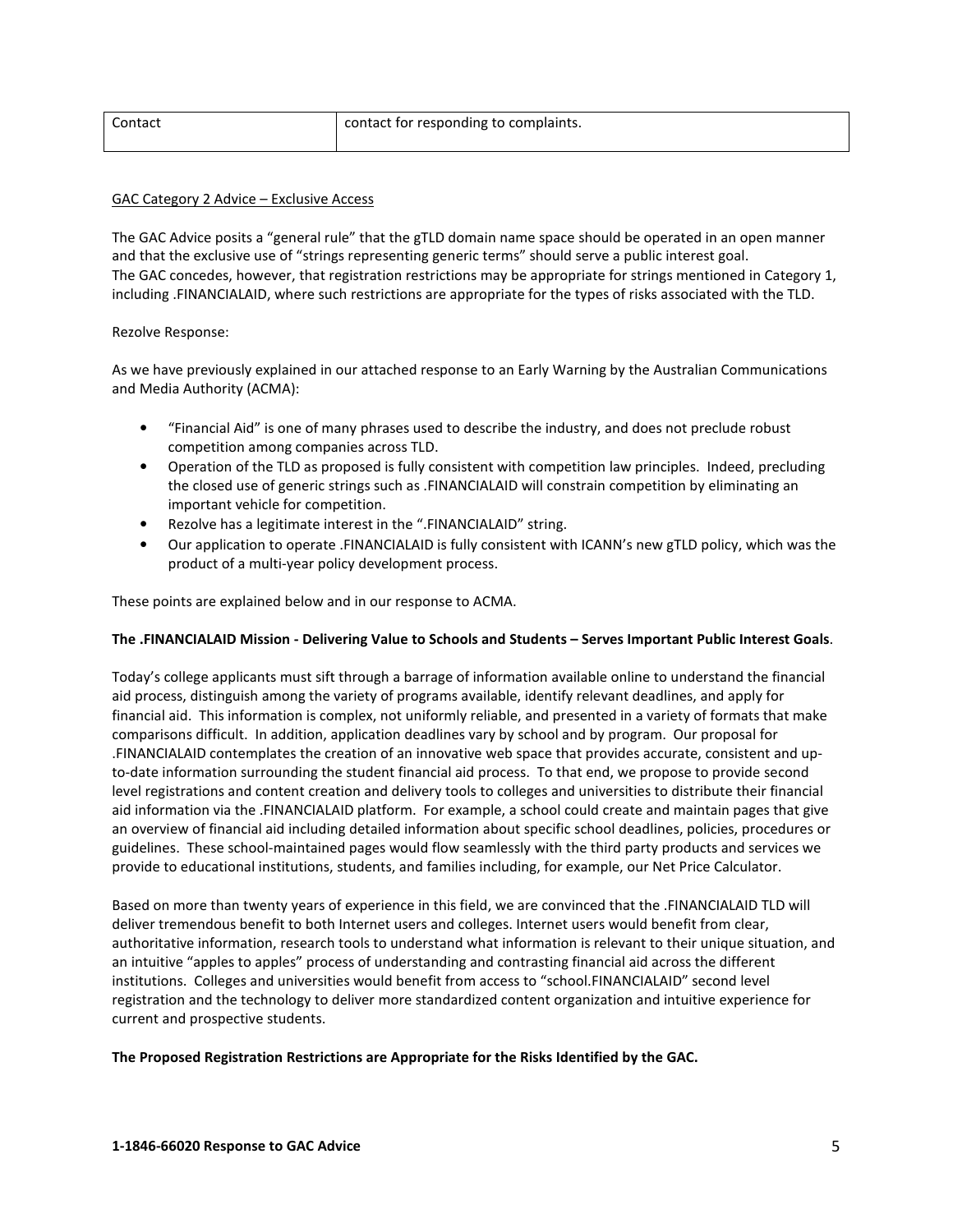The registration restrictions set forth in the .FINANCIALAID Application are appropriate and necessary to prevent dishonest or misleading content of any kind. Because students and families are desperate for financial aid information, they often fall prey to dishonest or other misleading services. Users will be able to access the content of this domain knowing that all information is accurate and that all services offered are legitimate and valuable. The only financial cost that an Internet user may incur would be if he or she elects to use a service offered on the domain and chooses to pay the associated fee. Rezolve will ensure that industry best practices are in place as it relates to the use, collection and storage of financial and/or credit card information. Application Section 18.c.

## Operation of .FINANCIALAID in the Manner Proposed Does Not Raise Public Policy Concerns Regarding Competition.

As the very complete and detailed response to the Australian government's Early Warning demonstrates, operation of .FINANCIALAID as proposed would not constitute unlawful anticompetitive behavior in United States, Australia, or – to our knowledge – any other country. In general, competition law prohibits exclusionary conduct where (1) a company possesses substantial market power, (2) that market power causes the exclusionary conduct, and (3) the behavior is motivated by a desire to eliminate or damage a competitor, prevent entry of a competitor into the market, and/or constrain competitive activities in the market.<sup>1</sup> In other words, in order to "misuse market power" one must first possess it.<sup>2</sup> Here, it is quite clear that the threshold requirement of market power does not exist. Numerous economic studies have been undertaken in an effort to promote or thwart ICANN's plan to introduce new top-level domains. Although these reports reach different conclusions on many issues, none of them makes the case that new closed gTLDs will be in a position to exercise market power. Indeed, the Antitrust Division of the U.S. Department of Justice affirmatively concluded that while new TLDs could impose costs on third parties in the form of defensive registrations, most new TLDs are "unlikely to possess significant market power."<sup>3</sup>

Even if one assumes, for the sake of argument, that a closed TLD could acquire sufficient market power to harm competition, there is no basis for this conclusion with respect to .FINANCIALAID. Financial service providers, including lenders, financial planners, and student consulting services currently offer a wide variety of products and services to help universities operate their tuition assistance programs and to help families pay for college – and they currently use a wide variety of terms to describe and market those services. The "National Institute of Certified College Planners" certifies U.S. financial planners that advise clients on paying for college. Numerous other examples can be readily identified on the Internet including, for example, 123college.com, Scholarship.com, Studentloans.com, CollegeData.com, ProEd.Com, and many others. Delegation of .FINANCIALAID to Rezolve will not foreclose continued vigorous competition by providers through different names and across TLD platforms. While a number of universities use the phrase "financialaid" on their websites (e.g., American.edu/financialaid or financialaid.gmu.edu), under our proposal they would be entitled to use the corresponding string in .FINANCIALAID.

Our March 7, 2013 response to the ACMA's Early Warning, which is attached, provides detailed, objective evidence that the term "financialaid" is just one of numerous terms used under the broad umbrella of tuition assistance for students. We respectfully request the ICANN Board to evaluate our Application based on the facts contained in that response rather than on speculative concerns about competition that are not backed by competition theory or economics.

### Conclusion

 $\ddot{\phantom{a}}$ 

<sup>&</sup>lt;sup>1</sup> George Hay and Rhona Smith: "Why Can't a Woman Be More Like a Man?" American and Australian Approaches

to Exclusionary Conduct. 31 Melb. U. L. Rev. 1099 (2007) at 1114-1115.<br><sup>2</sup> Organization for Economic Cooperation and Development: Competition Policy in Australia (2010) at 20.

<sup>&</sup>lt;sup>3</sup> Letter from James J. Tierney, U.S. Department of Justice, Antitrust Division to Lawrence E. Strickling, NTIA dated June 14, 2011 at 3.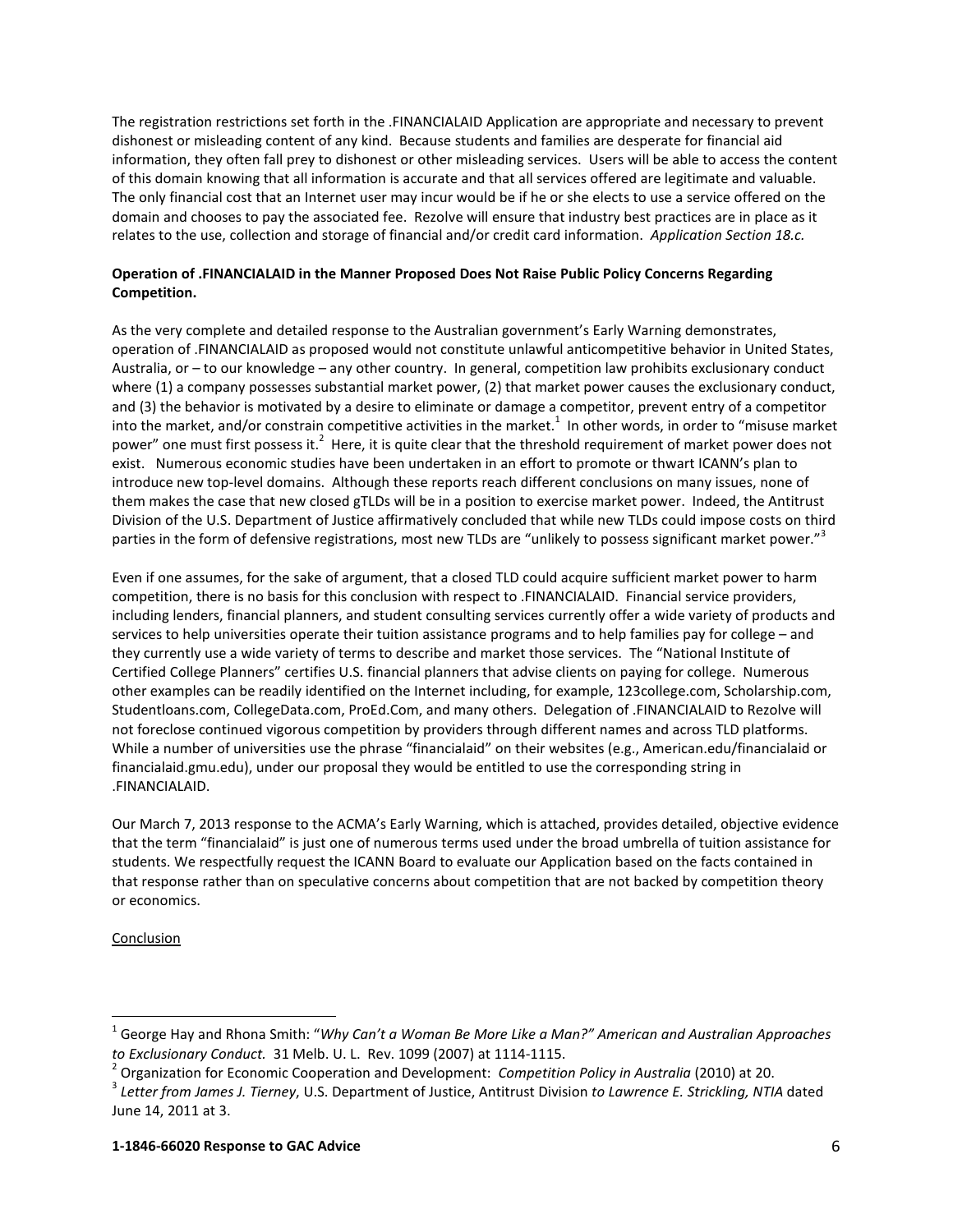We appreciate – and share - the GAC's concerns regarding consumer trust and accountability. Indeed, our Application anticipated virtually all of the recommendations contained in its Advice. As discussed above, we are prepared to implement all applicable GAC Advice with respect to Category 1 Names.

The introduction of new top-level domains is intended to promote innovation and facilitate competition. That is what the Rezolve Group intends to do through its operation of .FINANCIALAID as proposed. Although we do not agree that operation of the .FINANCIALAID TLD as proposed raises competition issues, the proposed registration restrictions for .FINANCIALAID are entirely appropriate given the consumer protection concerns expressed by the GAC. Moreover, there is a clear public interest goals for both institutions of higher education and students that is served by operation of .FINANCIALAID as proposed by the Rezolve Group. Accordingly, our Application is also consistent with GAC Advice for "exclusive use" names.

We appreciate your consideration and remain available at your convenience to discuss this matter more fully.

Sincerely,

Robert T. Reeder, CIO Rezolve Group, Inc. rreeder@rezolvegroup.com

Attachment: Rezolve Group's Response to Early Warning Australia EW #1-1846-66020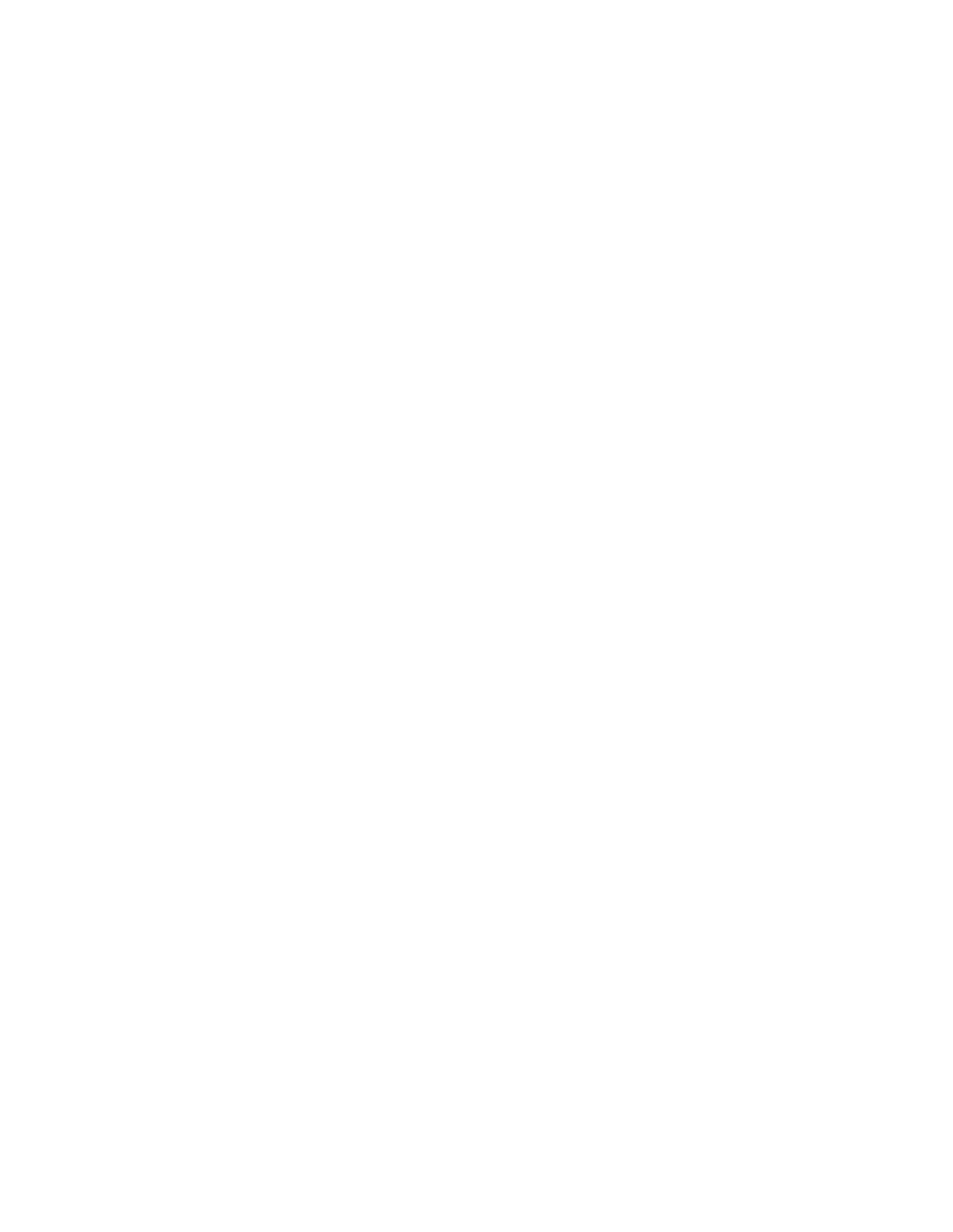

Likewise, financialaid.com.au, is a parked site that "may be for sale."

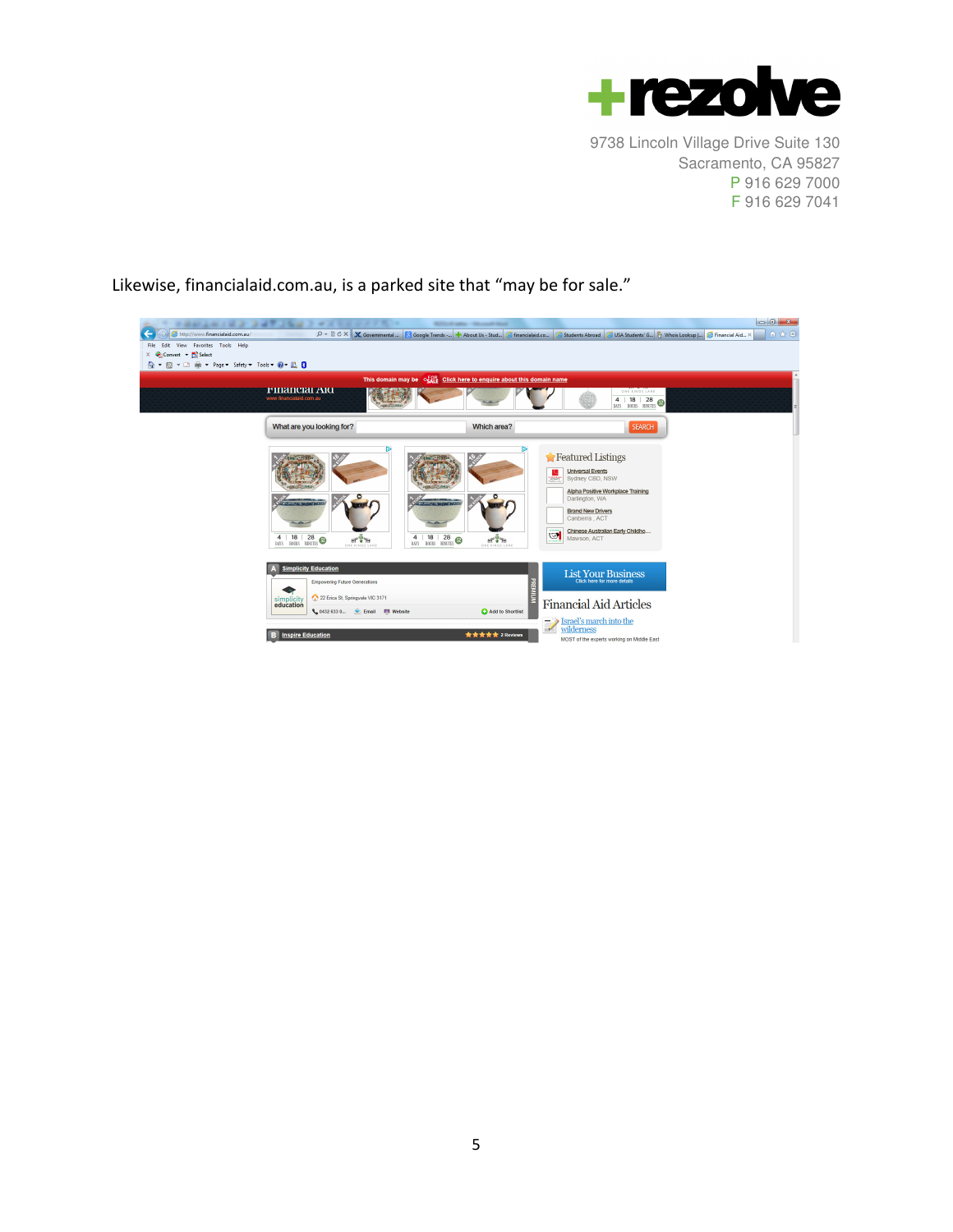

If the phrase "financial aid" were so powerfully associated with the entire industry sector, one would expect to see that reflected in offline marketing and the existing gTLD structure.

Similarly, the phrase "financial aid" by itself does not appear to be a powerful search term. According to Google trends, "scholarships," "student loans," and "fafsa" are more likely to be used than "financial aid," and when "financial aid" is used, it is almost always combined with a modifier such as "federal" or "summer" or "college" or "student." The following results from Google Trends reflect the relative popularity of various search terms in both the US market and the Australian market.

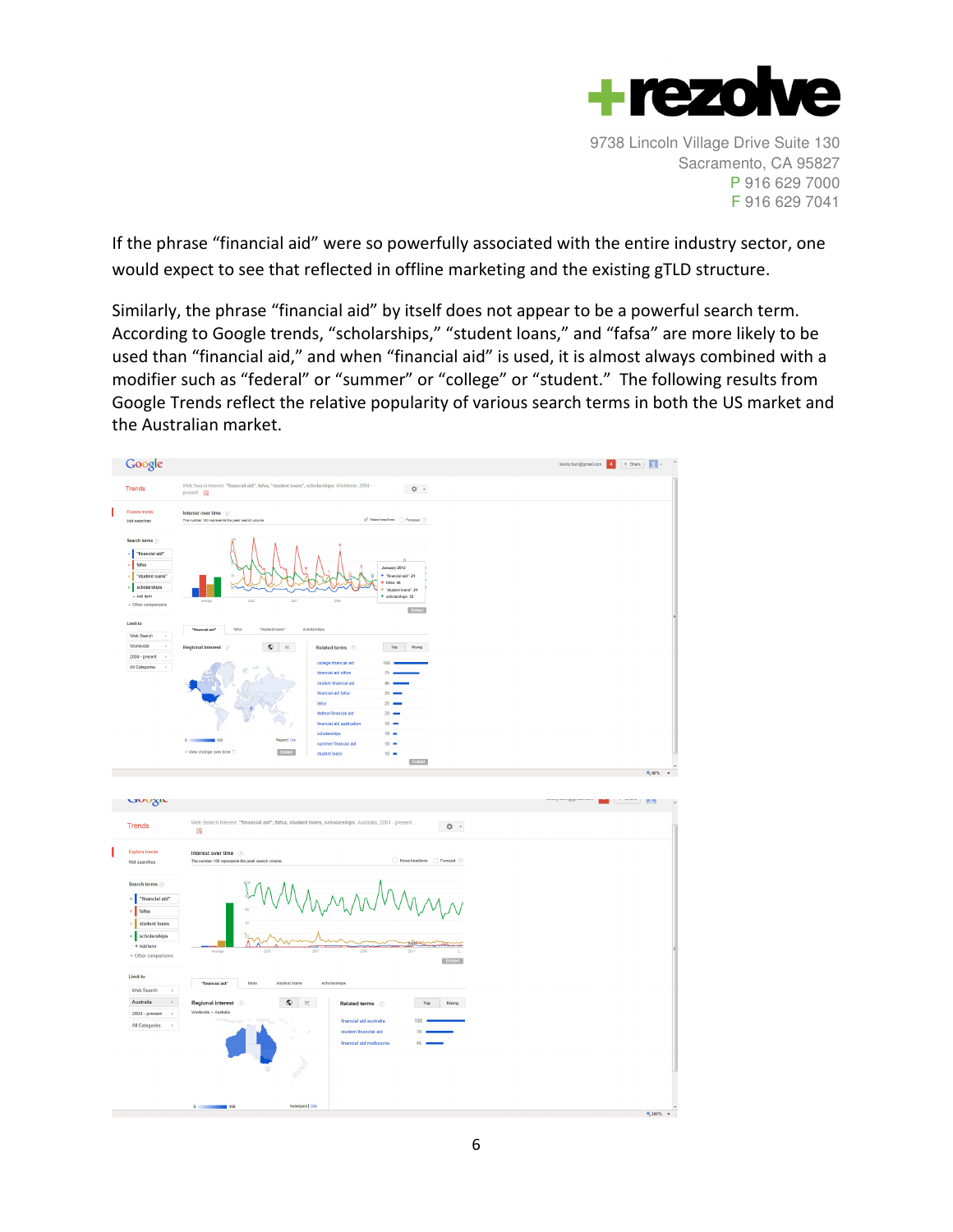

Accordingly, we do not believe that operation of .financialaid as a closed registry would diminish competition or unfairly disadvantage Rezolve's competitors.

# 2. The Mission of the .financialaid TLD: Delivering Value to Schools and Students

Today's college applicants must sift through a barrage of information available online to understand the financial aid process, distinguish among the variety of programs available, identify relevant deadlines, and apply for financial aid. This information is complex, not uniformly reliable, and presented in a variety of formats that make comparisons difficult. In addition, application deadlines vary by school and by program. Our proposal for .financialaid contemplates the creation of an innovative web space that provides accurate, consistent and up-to-date information surrounding the student financial aid process. To that end, we propose to provide second level registrations and content creation and delivery tools to colleges and universities to distribute their financial aid information via the .financialaid platform. For example, a school could create and maintain pages that give an overview of financial aid including detailed information about specific school deadlines, policies, procedures or guidelines. These school-maintained pages would flow seamlessly with the third party products and services we provide to educational institutions, students, and families including, for example, our Net Price Calculator.

Based on more than twenty years of experience in this field, we are convinced that the .financialaid TLD will deliver tremendous benefit to both Internet users and colleges. Internet users would benefit from clear, authoritative information, research tools to understand what information is relevant to their unique situation, and an intuitive "apples to apples" process of understanding and contrasting financial aid across the different institutions. Colleges and universities would benefit from access to a "school.FINANCIALAID" second level registration and the technology to deliver more standardized content organization and intuitive experience for current and prospective students.

## 3. The .financialaid Application Complies with Established ICANN Policy.

The ICANN community spent many years developing the policy to govern the allocation of new top level domains. That policy clearly permits applications for closed use of generic strings. In fact, participants in the new gTLD policy development process deliberately avoided prescriptive rules on gTLD types, choosing instead to promote innovation and to let market forces determine the variety of new TLDs. The policy contained built-in competitive safeguards, including the right for competitors to object to applications on a variety of grounds. There is no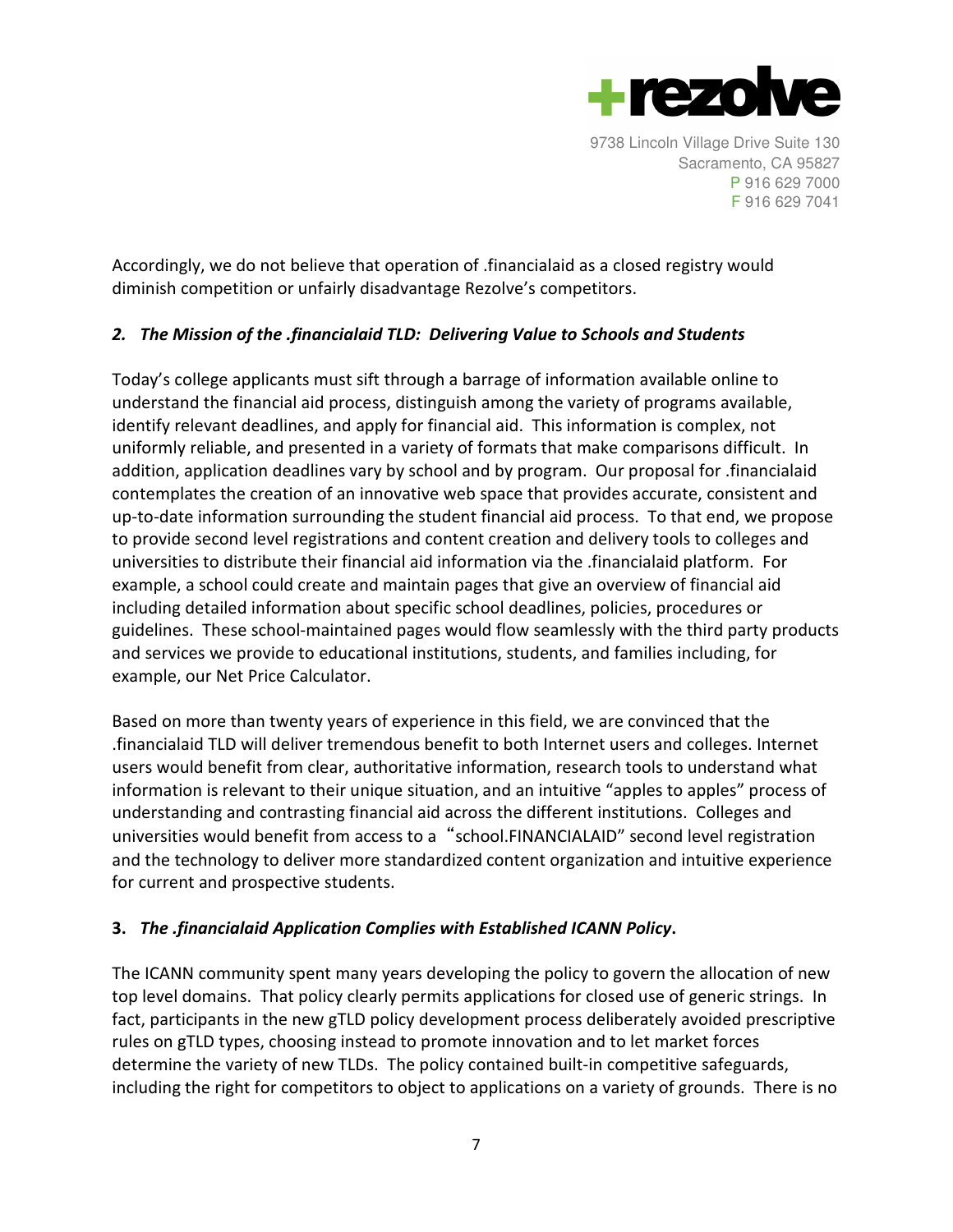

justification for reversing the conclusions reached during ICANN's policy development process and introducing an entirely new policy based on general and speculative concerns about competition that are not backed by competition theory or economics.

# 4. The. financialaid Application Does not Violate National Law or Raise Sensitivities.

The mission of the ICANN's Government Advisory Committee (GAC) in general is "to consider and provide advice on the activities of ICANN as they relate to concerns of governments, particularly matters where there may be an interaction between ICANN's policies and various laws and international agreements or where they may affect public policy issues." Within this context, the role of the GAC in the new gTLD program is to advise ICANN on applications "that potentially violate national law or raise sensitivities." Neither the string itself, nor the proposed operation of .financialaid, raises cultural or other sensitivities. To the best of our knowledge, as discussed below, operation of .financialaid as a closed TLD does not offend principles of competition law including, in particular, Australian competition law. Indeed, ACMA's ongoing auction of telephone numbers corresponding to generic terms leaves little doubt that Australian competition law would permit this use.

## 5. The .financialaid TLD Does not Violate Australian Competition Law.

It seems very clear that operation of the .financialaid TLD as proposed would not constitute unlawful anticompetitive behavior in your country. To begin with, Section 46 of the Trade Practices Act 1974 (TPA) prohibits exclusionary conduct where (1) a company possesses substantial market power, (2) that market power causes the exclusionary conduct, and (3) the behavior is motivated by a desire to eliminate or damage a competitor, prevent entry of a competitor into the market, and/or constrain competitive activities in the market.<sup>2</sup> In other words, in order to "misuse market power" under Australian law, one must first possess it.<sup>3</sup>

Here, it is quite clear that the threshold requirement of market power does not exist. Numerous economic studies have been undertaken in an effort to promote or thwart ICANN's plan to introduce new top level domains. Although these reports reach different conclusions on many issues, none of them makes the case that new closed gTLDs will be in a position to exercise market power. Indeed, the Antitrust Division of the U.S. Department of Justice

 $\overline{a}$ 

<sup>&</sup>lt;sup>2</sup> George Hay and Rhona Smith: "Why Can't a Woman Be More Like a Man?" American and Australian Approaches to Exclusionary Conduct. 31 Melb. U. L. Rev. 1099 (2007) at 1114-1115.

 $3$  Organization for Economic Cooperation and Development: *Competition Policy in Australia* (2010) at 20.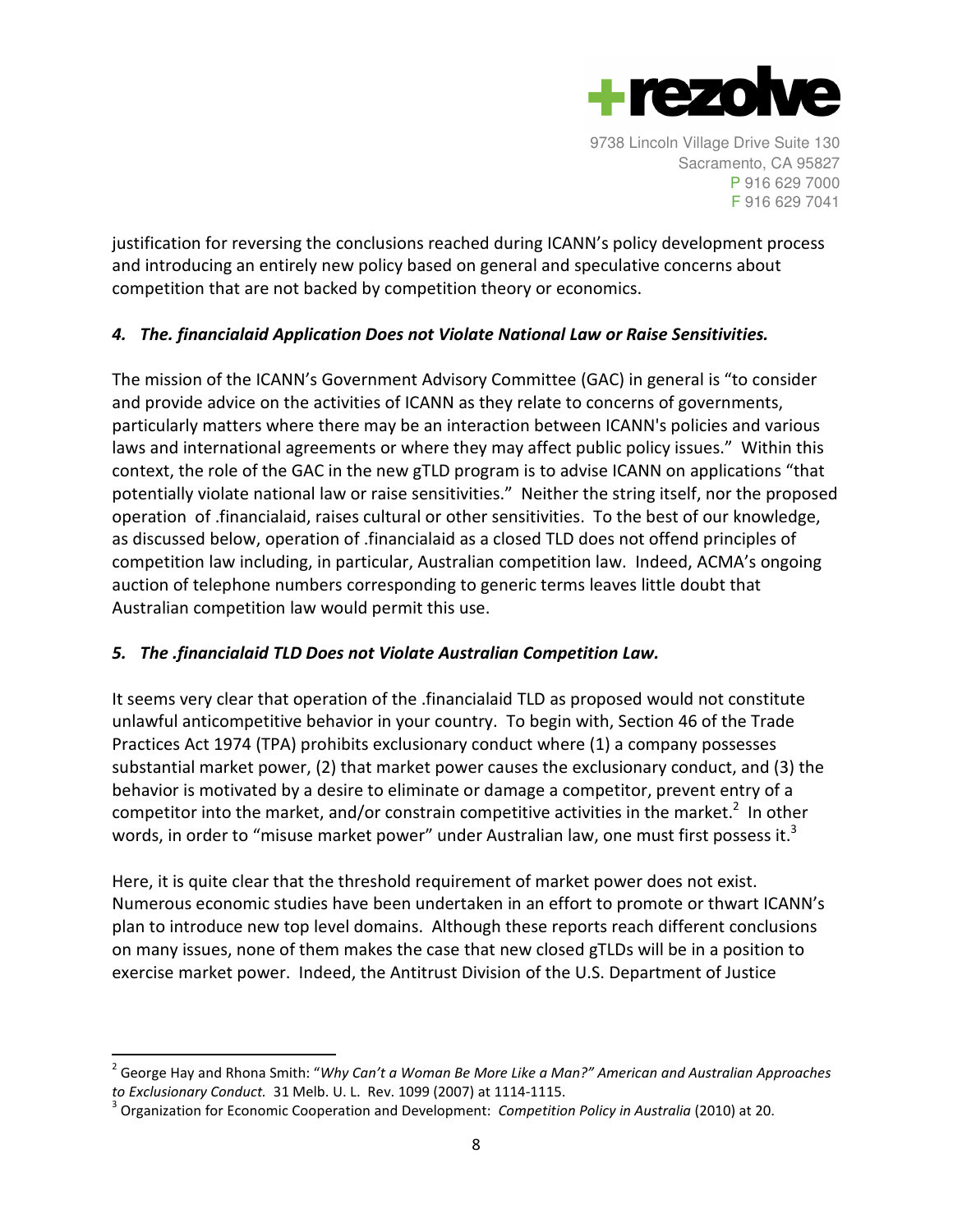

affirmatively concluded that while new TLDs could impose costs on third parties in the form of defensive registrations, most new TLDs are "unlikely to possess significant market power."<sup>4</sup>

While some observers have argued that there may be a market for "defensive registrations," that cannot be an issue with respect to our application precisely because .financialaid will be closed. Closed TLDS by their nature do not raise concerns about cybersquatting or trademark infringement, nor do they have the potential to impose costs on commercial actors in the form of defensive registrations.

## 6. Australia Permits Exclusive Use of Generic Terms in Commerce

Australia permits – and in fact actively promotes – the exclusive use of generic terms that describe industry sectors by a single company, as the Australian government's auction of "SmartNumbers" clearly demonstrates. A "smartnumber" is a free phone number (1-800) or local rate telephone number (13 or 1-300) allocated by ACMA through an online auction system. The winning bidder is awarded the enhanced right to use the smartnumber, including the right to sell or lease that number. Thus, for example, a Brisbane law firm purchased 1-300- Lawyer for \$20,000. Similarly, Telstra is offering 1-3-studentloan for sale on its website. ACMA itself promotes "smartnumbers" as a "valuable tool" to market ones business. According to the auction site:

Phonewords can be easier for callers to remember, particularly if they can be linked to an organisation's name, product or function. For example 1300 POTATO is much easier to remember than 1300 768 286, especially days or weeks after first seeing or hearing the number advertised.<sup>5</sup>

Apparently, ACMA has in the past considered competition issues in the context of this program. In its Consultation Paper on Amendments to the regulatory arrangement for the auctioning of SmartNumbers, ACMA took the position that:

hoarding is a competition issue which may be a matter for the Trade Practices Act 1974 ('TPA') and the Australian Consumer and Competition Commission ('ACCC'). There are provisions of the TPA which prohibit behaviour that leads to a substantial lessening of

 $\overline{a}$ 

 $^4$  Letter from James J. Tierney, U.S. Department of Justice, Antitrust Division to Lawrence E. Strickling, NTIA dated June 14, 2011 at 3.

<sup>&</sup>lt;sup>5</sup> http://www.acma.gov.au/WEB/STANDARD/pc=PC\_2477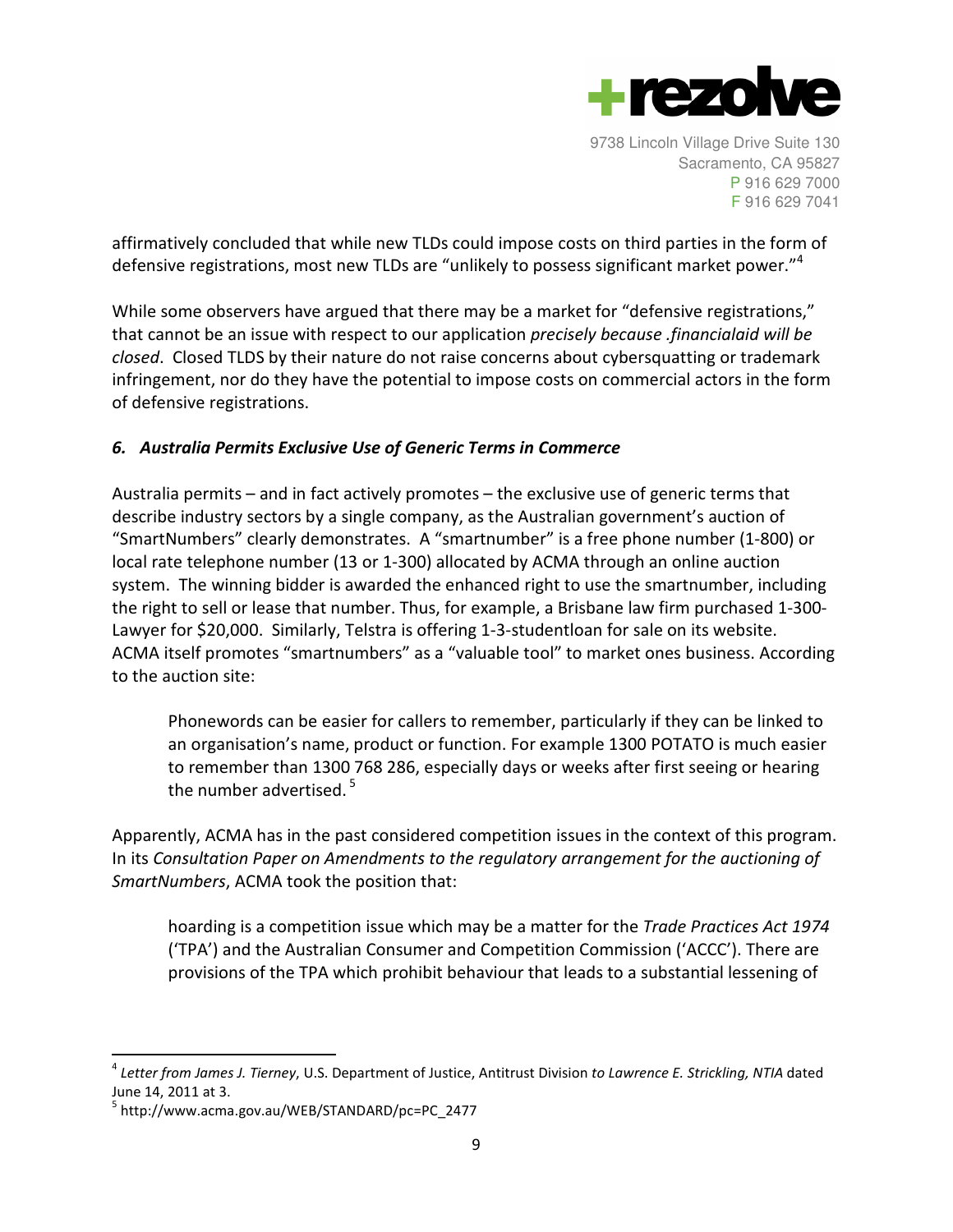

competition in a specific market. ACMA's practice is to refer possible examples of hoarding to the ACCC for its consideration.<sup>6</sup>

Likewise, Australian law appears to permit registration of generic words that reference industry sectors in its country-code TLD. For example, Banks.com.au is an independent reviewer of the Australian banking industry and its products. Likewise, studentloans.com.au is registered to Pick Home Loans, according to Melbourne IT's Whois service (although it appears to be parked). Loans.com.au is registered to a private company for its exclusive use. According to the web site, "Loans.com.au is an online home loan company, established with the aim to be Australia's leading online lender."

We are not aware of any principled basis for distinguishing the exclusive use of a generic term as a TLD from the exclusive use in commerce at the national level of a telephone number or a second level registration in a country-code TLD.

# 7. The Rezolve Group has a Legitimate Interest in the String.

Rezolve has been using the term "financial aid" to market its products and services for many years. Rezolve's Student Financial Aid Services business unit was established almost 20 years ago, and provides a multi-dimensional service, aiming to help clients prepare complex financial forms, reduce anxiety, understand their eligibility for the various federal, state and military aid programs, understand both the true cost of college, as well as how to pay for it, meet various applicable state and institutional deadlines in order to maximize their eligibility for aid, and answer both general and specific questions relating to the various financial aid programs. Rezolve's Student Aid Services business unit is the leading provider of net price calculator technologies and services to college enrollment and financial aid offices, serving over 700 campuses nationwide.

## Conclusion

 $\overline{a}$ 

The introduction of new top level domains is intended to promote innovation and facilitate competition. That is what the Rezolve Group intends to do through its operation of .financialaid as proposed. Our proposal was based on close study of and reliance on the New gTLD Policy developed by ICANN's bottom up process over a number of years. ACMA's objection to TLDs such as .financialaid seems inconsistent with this goal. It is clear that both institutions of higher education and students can benefit from the operation of .financialaid as proposed by the Rezolve Group. Use of the string as proposed is fully consistent with

 $6$  http://www.acma.gov.au/webwr/ assets/main/lib100652/smartnumbers auction discussion paper.pdf